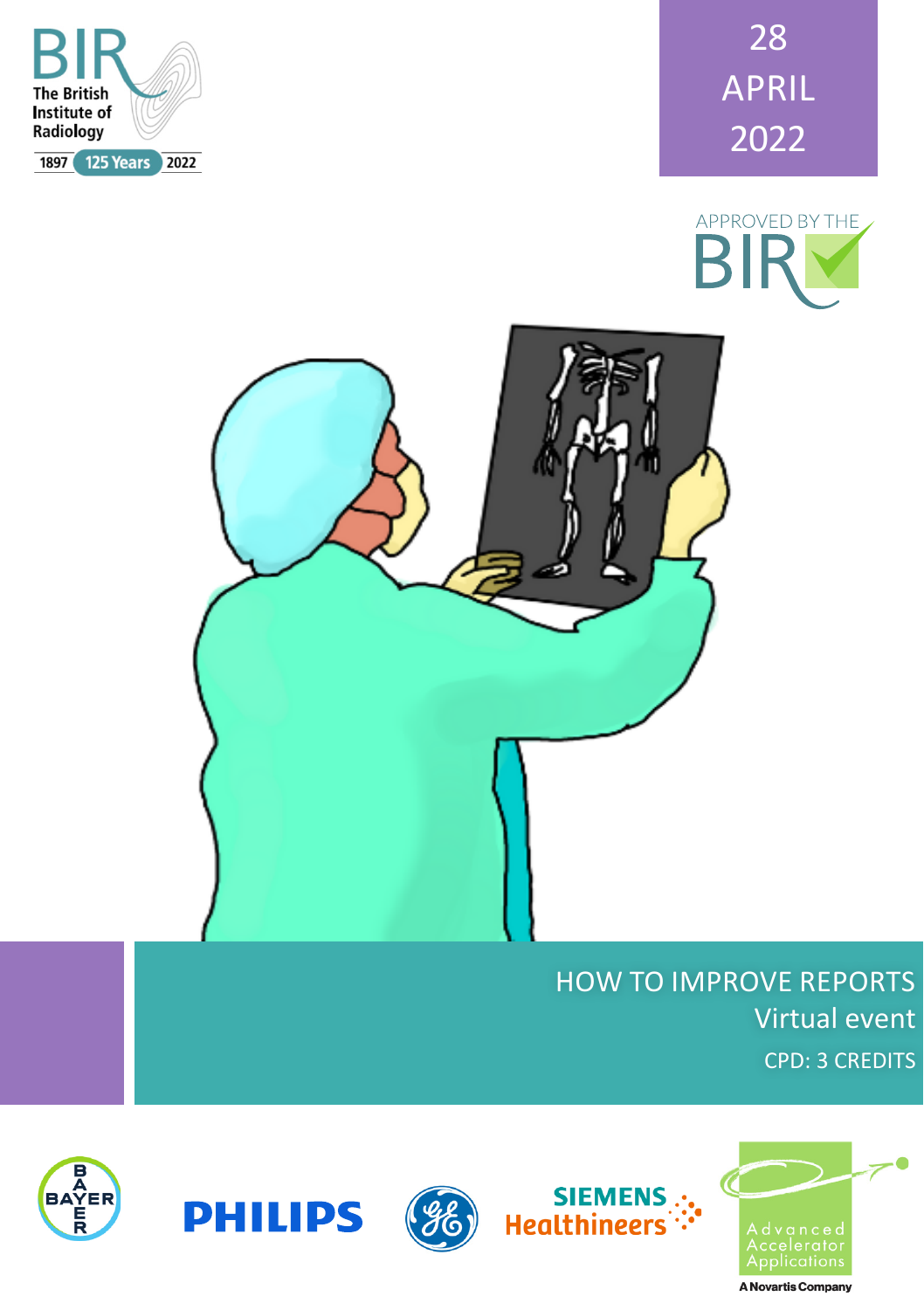## HOW TO IMPROVE REPORTS Virtual event CPD: 3 CREDITS

Join us and learn how to improve the quality, style and usefulness of your radiology reports.

The radiology report will be broken down into a few different aspects and situations. Each lecture will look into one aspect (for e.g. how to communicate findings and express probability in a report), present the evidence on that topic and provide recommendations and tips on how to improve the report.

At the end of the event, you should be able to be much more aware of the various constituents that go into a report. You will have better knowledge of the evidence behind the many aspects of the report with a range of tools to analyse your own and others' reports, including thinking of way of improving them.

### **Welcome and introduction 13:00**

- **How to write a bad radiology report 13:05** Dr Adrian Brady, Consultant Radiologist, Mercy University Hospital Cork and University College Cork; and First Vice President, ESR
- **How to create a great radiology report** Dr Michael Hartung, Assistant Professor of Radiology, Abdominal Imaging and Intervention, University of Wisconsin-Madison **13:35**
- **Q&A 14:05**
- **Break 14:35**
- **How to improve communication in your reports** Dr Thomas Wagner, Cosultant in Nuclear Medicine, Royal Free London NHS Trust **14:45**
- **The referrer's perspective on the report** Dr Anant Patel, Consultant Respiratory Physician, Royal Free London NHS Trust **15:15**
- **Q&A 15:45**
- **Close of event 16:15**

# Programme Organiser Join us

Dr Thomas Wagner, Consultant in Nuclear Medicine, Royal Free London NHS Trust

Join the BIR today to benefit from reduced delegate rates for our events.

For membership information visit: www.bir.org.uk/join-us

This course provides 3 CPD credits in accordance with the CPD Scheme of the Royal College of Radiologists